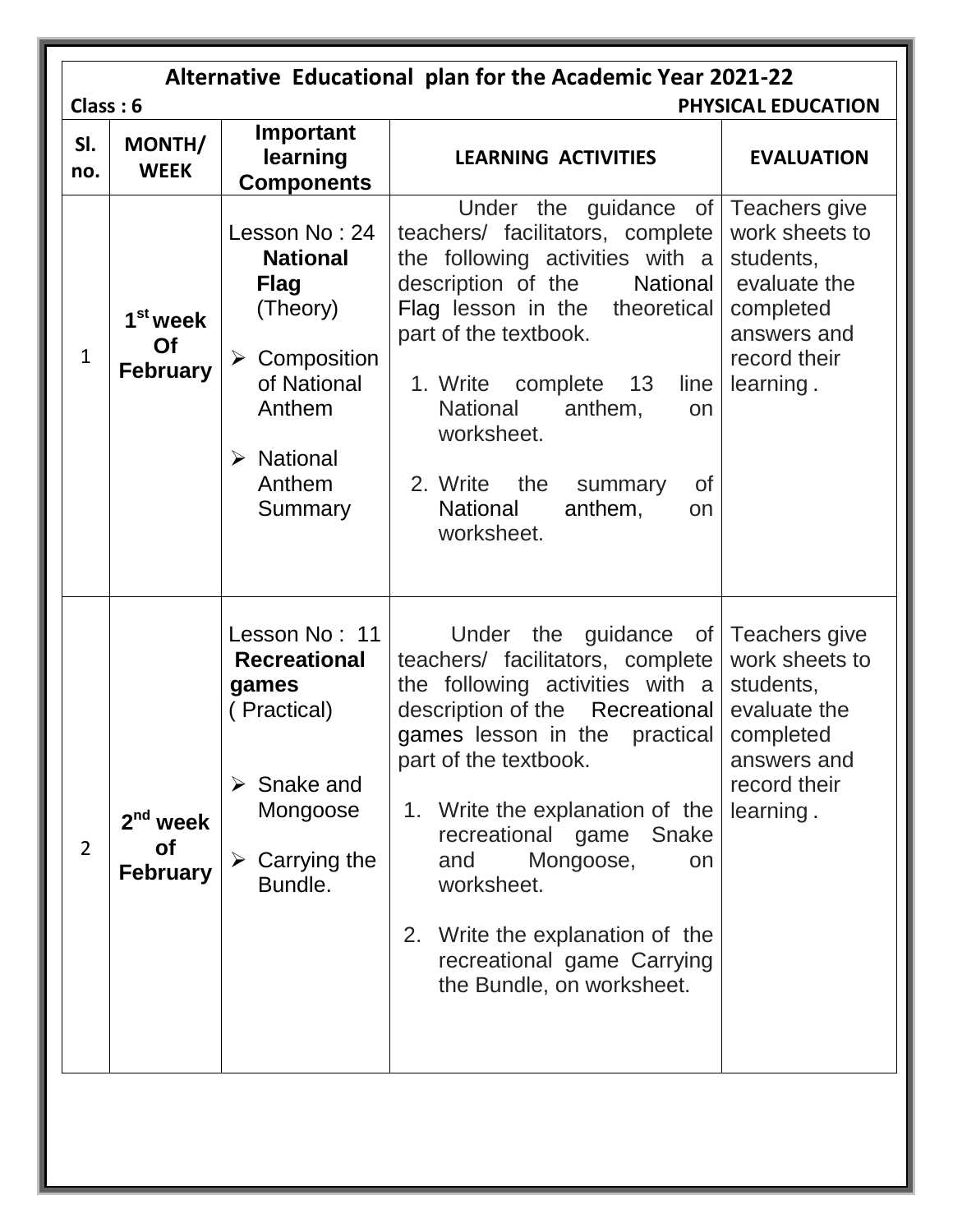| 3 | $3rd$ week<br>Οf<br><b>February</b>           | Lesson No: 11<br><b>Recreational</b><br>games<br>(Practical)<br>$\triangleright$ Ant's line<br>$\triangleright$ Find the<br>leader | Under the guidance of Teachers give<br>teachers/ facilitators, complete<br>the following activities with $a$<br>description of the Recreational<br>games lesson in the Practical<br>part of the textbook.<br>3. Write the explanation of the<br>recreational game Ant's line,<br>on worksheet.<br>4. Write the explanation of<br>the recreational game Find<br>the leader, on worksheet. | work sheets to<br>students,<br>evaluate the<br>completed<br>answers and<br>record their<br>learning. |
|---|-----------------------------------------------|------------------------------------------------------------------------------------------------------------------------------------|------------------------------------------------------------------------------------------------------------------------------------------------------------------------------------------------------------------------------------------------------------------------------------------------------------------------------------------------------------------------------------------|------------------------------------------------------------------------------------------------------|
| 4 | 4 <sup>th</sup> week<br>Οf<br><b>February</b> | Covid-19<br>$\triangleright$ Safety<br>measures of<br>Covid-19                                                                     | Under the guidance of Teachers give<br>facilitators,<br>teachers/<br>the<br>following<br>complete<br>activities with a description of<br>the 'Safety measures of<br>Covid-19'.<br>1. Write about the Safety<br>measures of Covid-19', on<br>worksheet.<br>2. Draw a neat diagram of<br>S.M.S (Social distancing,<br>Mask, Sanitization) rule,<br>on worksheet.                           | work sheets to<br>students,<br>evaluate the<br>completed<br>answers and<br>record their<br>learning. |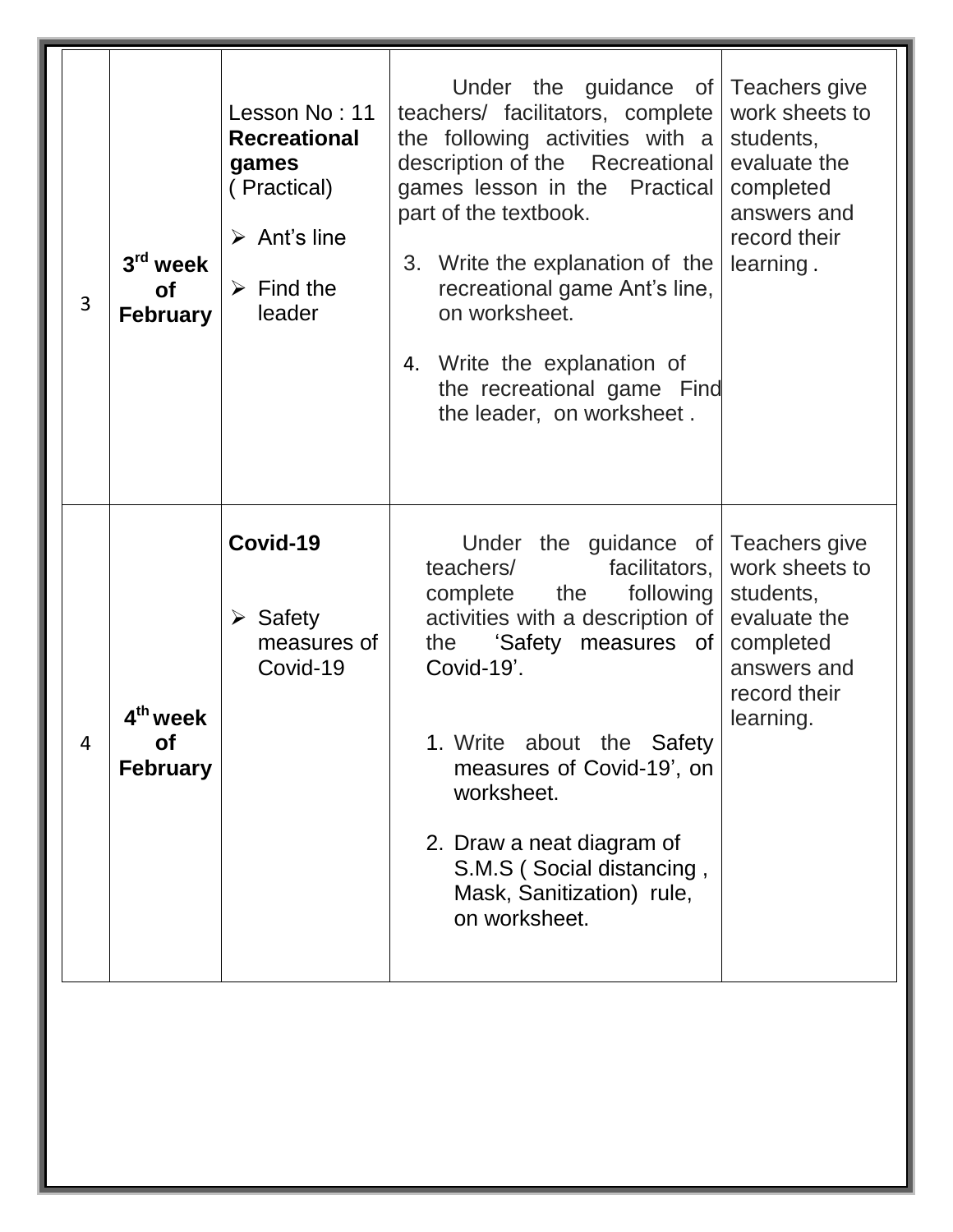|                      | Worksheet                                                      |                                 |
|----------------------|----------------------------------------------------------------|---------------------------------|
| Class: 6             | <b>Subject: Physical Education</b>                             | Month/ Week: February- 1st week |
| <b>Student Name:</b> |                                                                | Reg. No:                        |
|                      | Answer the following questions :                               |                                 |
|                      | 1. Write the complete 13 line National Anthem without mistake. |                                 |
|                      |                                                                |                                 |
|                      |                                                                |                                 |
|                      |                                                                |                                 |
|                      |                                                                |                                 |
|                      |                                                                |                                 |
|                      |                                                                |                                 |
|                      |                                                                |                                 |
|                      |                                                                |                                 |
|                      |                                                                |                                 |
|                      |                                                                |                                 |
| Ans:                 |                                                                |                                 |
|                      |                                                                |                                 |
|                      |                                                                |                                 |
|                      |                                                                |                                 |
|                      |                                                                |                                 |
|                      |                                                                |                                 |
|                      |                                                                |                                 |
|                      |                                                                |                                 |
|                      |                                                                |                                 |
|                      |                                                                |                                 |
|                      |                                                                |                                 |
|                      |                                                                |                                 |
|                      |                                                                |                                 |
|                      |                                                                |                                 |
|                      |                                                                |                                 |
|                      |                                                                |                                 |
|                      |                                                                |                                 |
|                      |                                                                |                                 |
|                      |                                                                |                                 |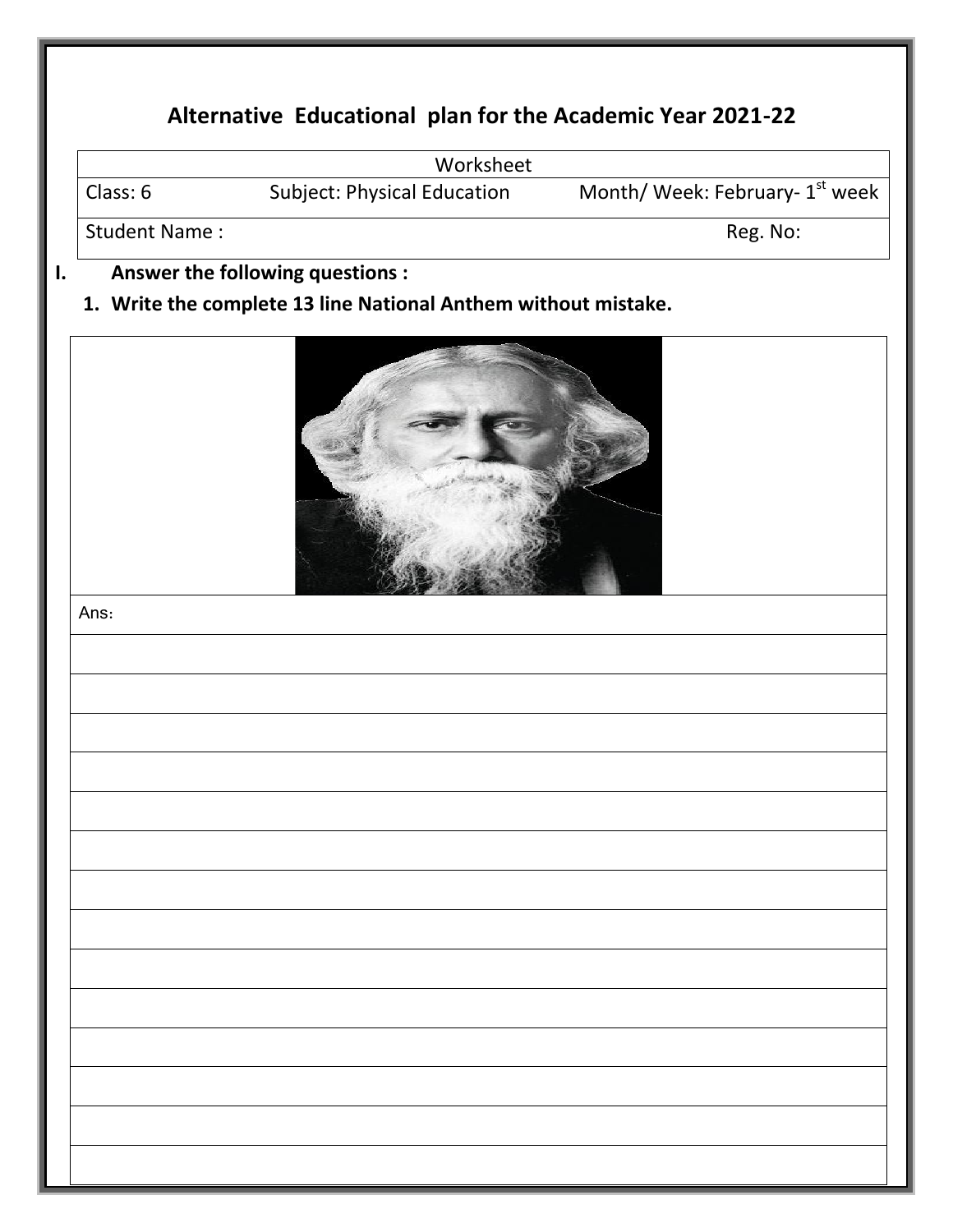| Ans: |  |
|------|--|
|      |  |
|      |  |
|      |  |
|      |  |
|      |  |
|      |  |
|      |  |
|      |  |
|      |  |
|      |  |
|      |  |
|      |  |
|      |  |
|      |  |
|      |  |
|      |  |
|      |  |
|      |  |
|      |  |
|      |  |
|      |  |
|      |  |
|      |  |
|      |  |
|      |  |
|      |  |
|      |  |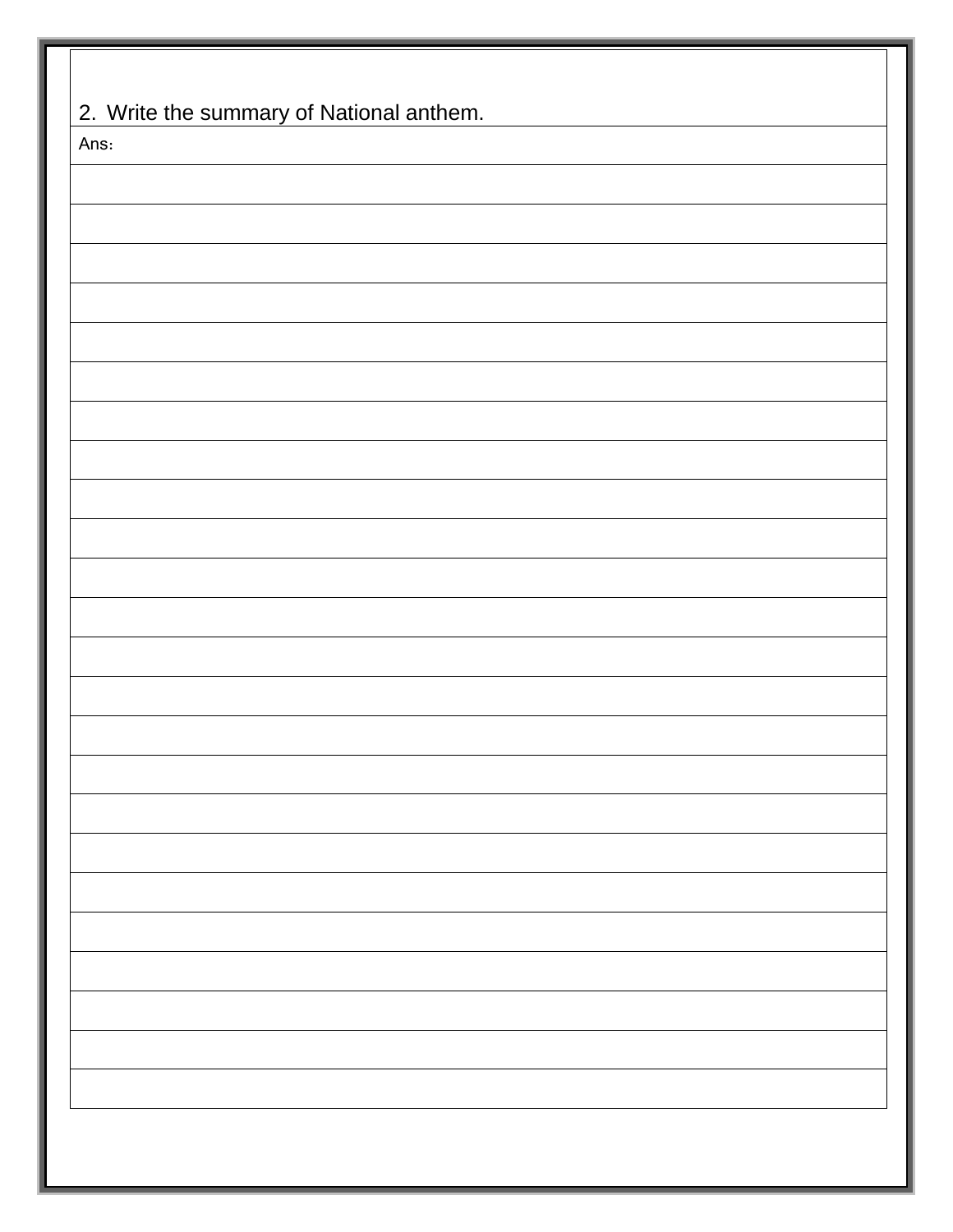|                      | Worksheet                                           |                                            |
|----------------------|-----------------------------------------------------|--------------------------------------------|
| Class: 6             | <b>Subject: Physical Education</b>                  | Month/ Week:February- 2 <sup>nd</sup> week |
| <b>Student Name:</b> |                                                     | Reg. No:                                   |
| ι.                   | Answer the following questions.                     |                                            |
| 1.                   | Explain the recreational game 'Snake and Mongoose'. |                                            |
|                      |                                                     |                                            |
|                      |                                                     |                                            |
| Ans:                 |                                                     |                                            |
|                      |                                                     |                                            |
|                      |                                                     |                                            |
|                      |                                                     |                                            |
|                      |                                                     |                                            |
|                      |                                                     |                                            |
|                      |                                                     |                                            |
|                      |                                                     |                                            |
|                      |                                                     |                                            |
|                      |                                                     |                                            |
|                      |                                                     |                                            |
|                      |                                                     |                                            |
|                      |                                                     |                                            |
|                      |                                                     |                                            |
|                      |                                                     |                                            |
|                      |                                                     |                                            |
|                      |                                                     |                                            |
|                      |                                                     |                                            |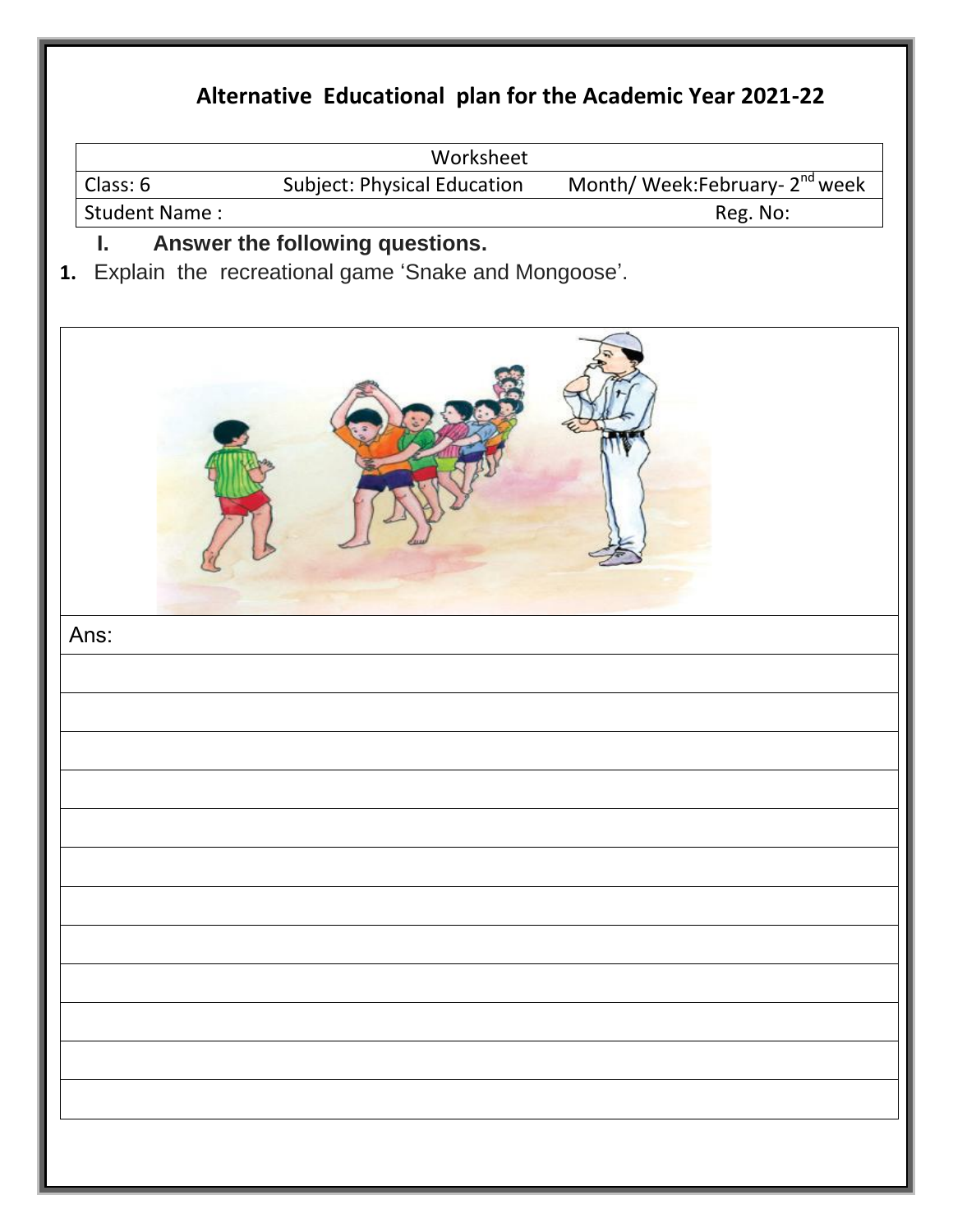|  | 2. Explain the recreational game 'Carrying the Bundle'. |  |
|--|---------------------------------------------------------|--|
|  |                                                         |  |

| Ans: |  |
|------|--|
|      |  |
|      |  |
|      |  |
|      |  |
|      |  |
|      |  |
|      |  |
|      |  |
|      |  |
|      |  |
|      |  |
|      |  |
|      |  |
|      |  |
|      |  |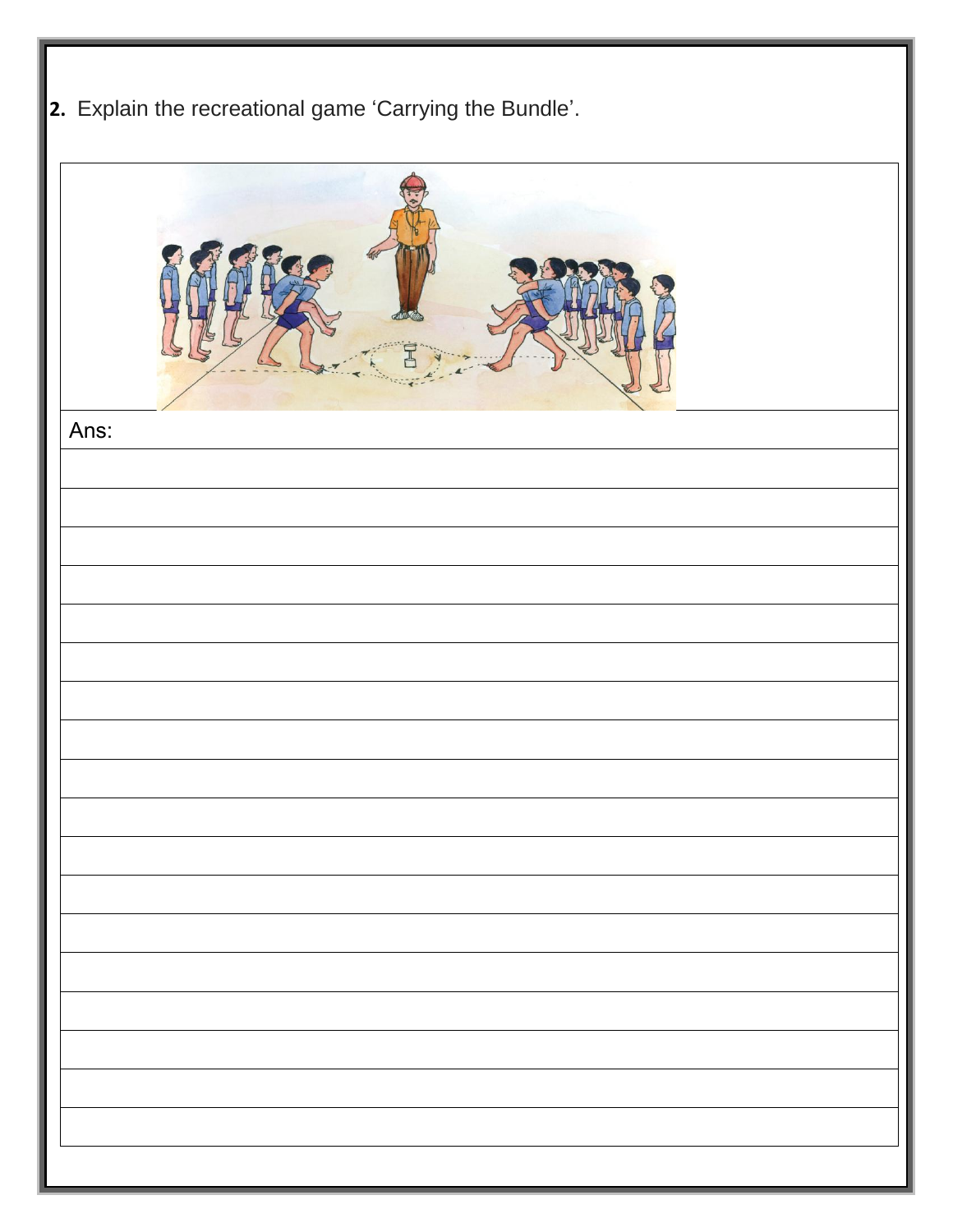|                      | Answer the following questions.<br>Worksheet   |                                |
|----------------------|------------------------------------------------|--------------------------------|
| Class: 6             | Subject: Physical Education                    | Month/ Week:February- 3rd week |
| <b>Student Name:</b> |                                                | Reg. No:                       |
|                      | 1. Explain the recreational game 'Ant's line'. |                                |
|                      |                                                |                                |
| Ans:                 |                                                |                                |
|                      |                                                |                                |
|                      |                                                |                                |
|                      |                                                |                                |
|                      |                                                |                                |
|                      |                                                |                                |
|                      |                                                |                                |
|                      |                                                |                                |
|                      |                                                |                                |
|                      |                                                |                                |
|                      |                                                |                                |
|                      |                                                |                                |
|                      |                                                |                                |
|                      |                                                |                                |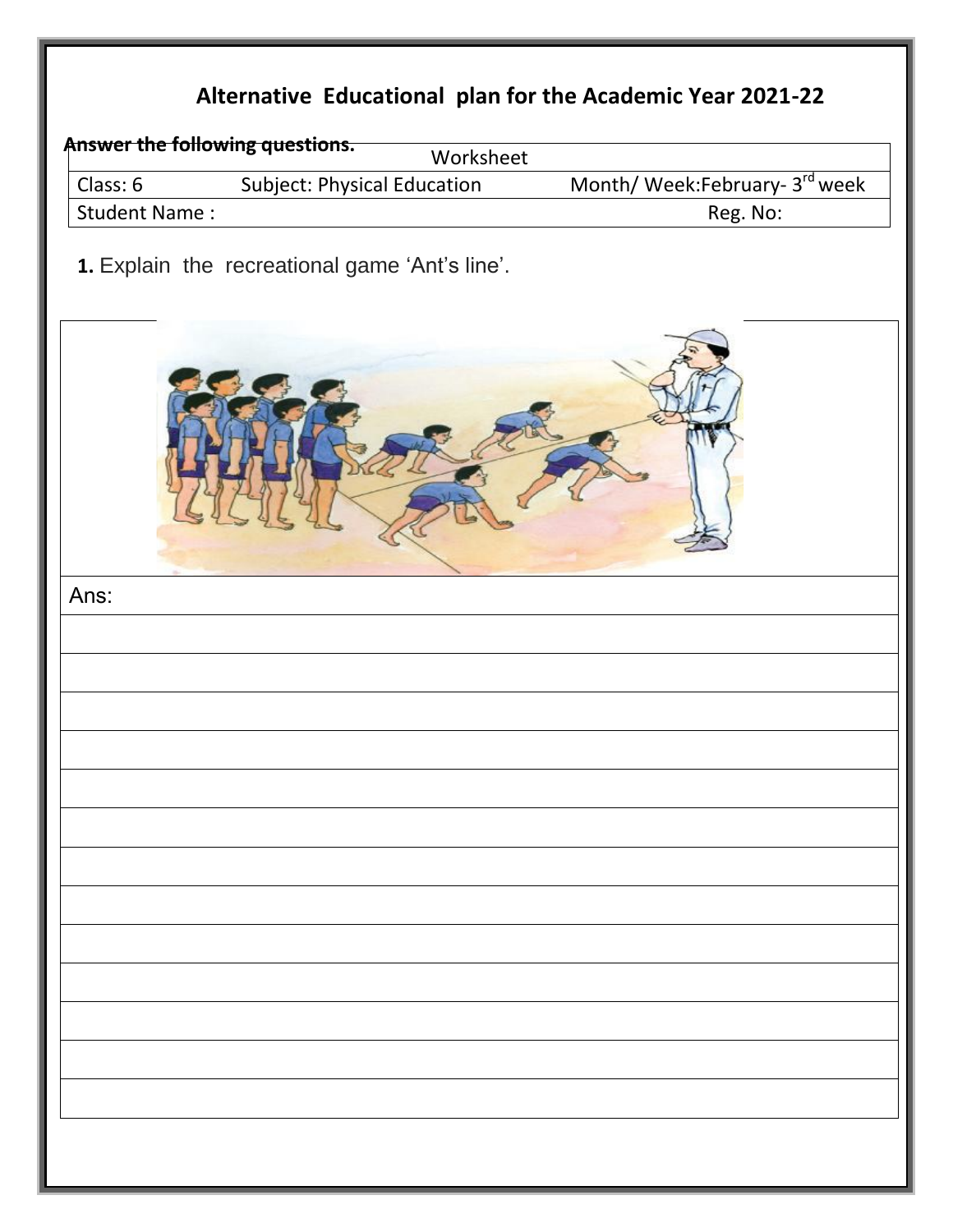| 2. Explain the recreational game 'Find the leader'. |
|-----------------------------------------------------|
|                                                     |
| Ans:                                                |
|                                                     |
|                                                     |
|                                                     |
|                                                     |
|                                                     |
|                                                     |
|                                                     |
|                                                     |
|                                                     |
|                                                     |
|                                                     |
|                                                     |
|                                                     |
|                                                     |
|                                                     |
|                                                     |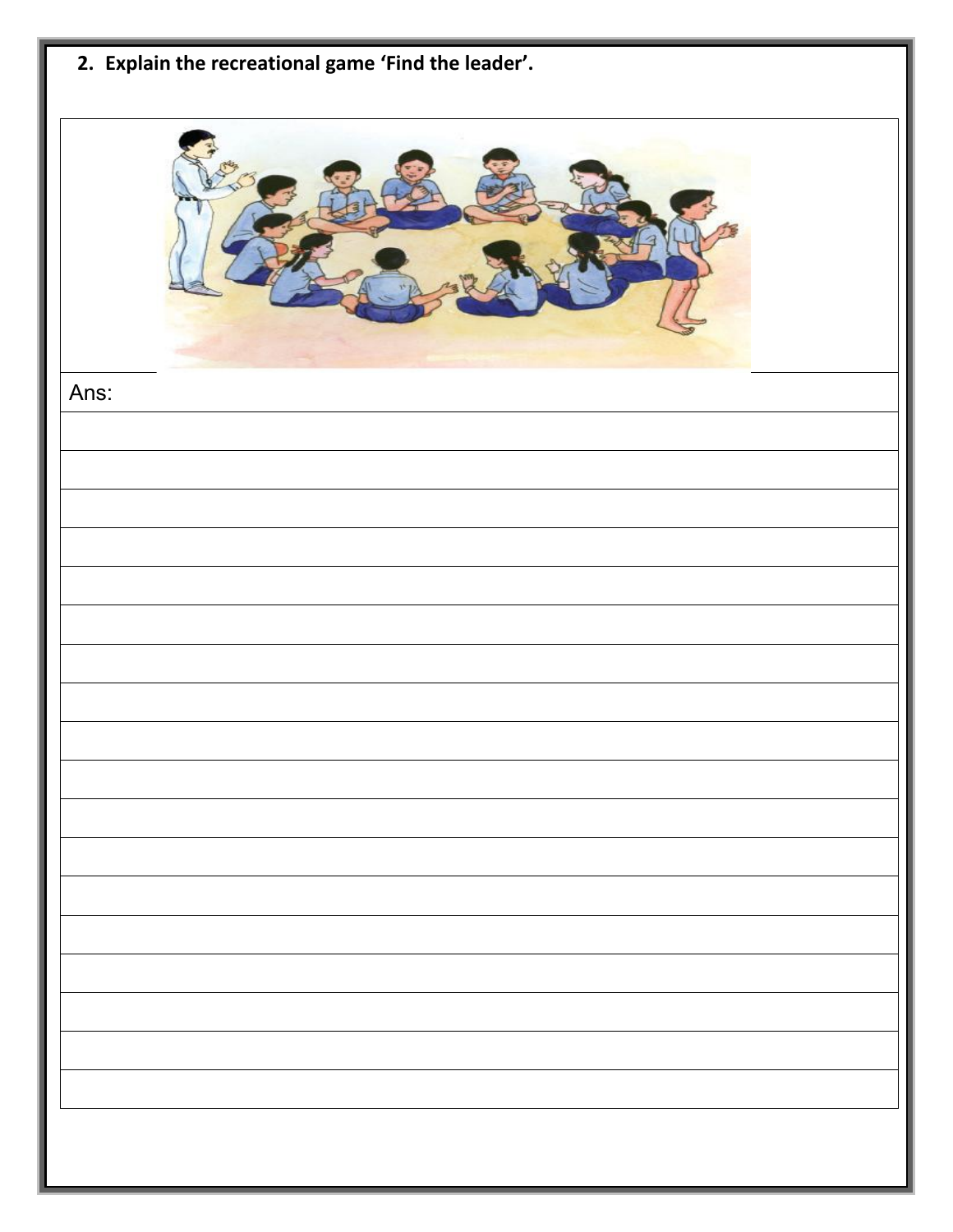|                                | Worksheet                                                    |                                            |
|--------------------------------|--------------------------------------------------------------|--------------------------------------------|
| Class: 6                       | Subject: Physical Education                                  | Month/ Week:February- 4 <sup>th</sup> week |
| <b>Student Name:</b>           |                                                              | Reg. No:                                   |
| Answer the following question. |                                                              |                                            |
|                                | 1. Write the safety measure to be taken to control Covid-19. |                                            |
|                                |                                                              |                                            |
|                                |                                                              |                                            |
|                                |                                                              |                                            |
|                                |                                                              |                                            |
|                                |                                                              |                                            |
|                                |                                                              |                                            |
|                                |                                                              |                                            |
|                                |                                                              |                                            |
|                                |                                                              |                                            |
|                                |                                                              |                                            |
|                                |                                                              |                                            |
|                                |                                                              |                                            |
|                                |                                                              |                                            |
|                                |                                                              |                                            |
|                                |                                                              |                                            |
|                                |                                                              |                                            |
|                                |                                                              |                                            |
|                                |                                                              |                                            |
|                                |                                                              |                                            |
|                                |                                                              |                                            |
|                                |                                                              |                                            |
|                                |                                                              |                                            |
|                                |                                                              |                                            |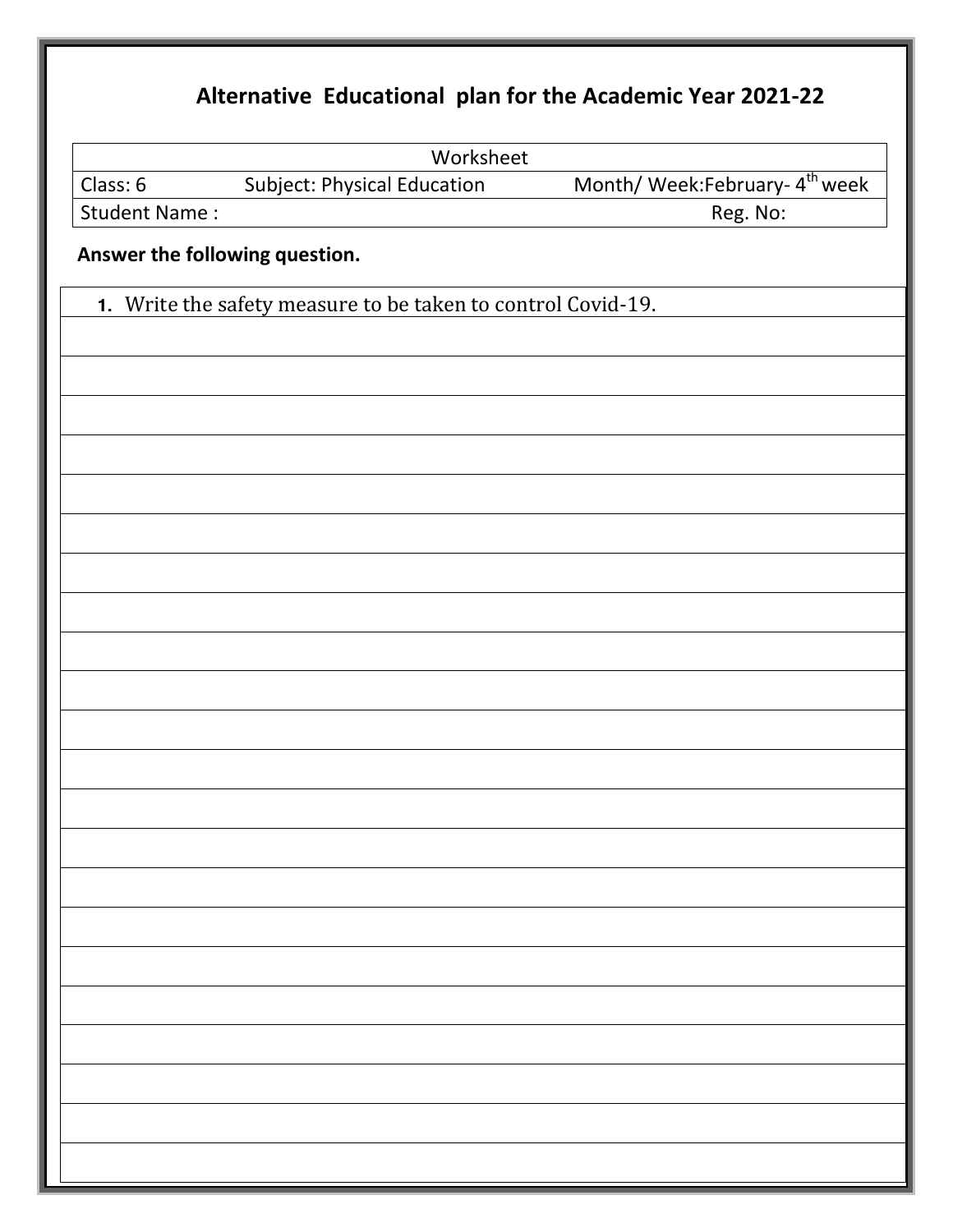